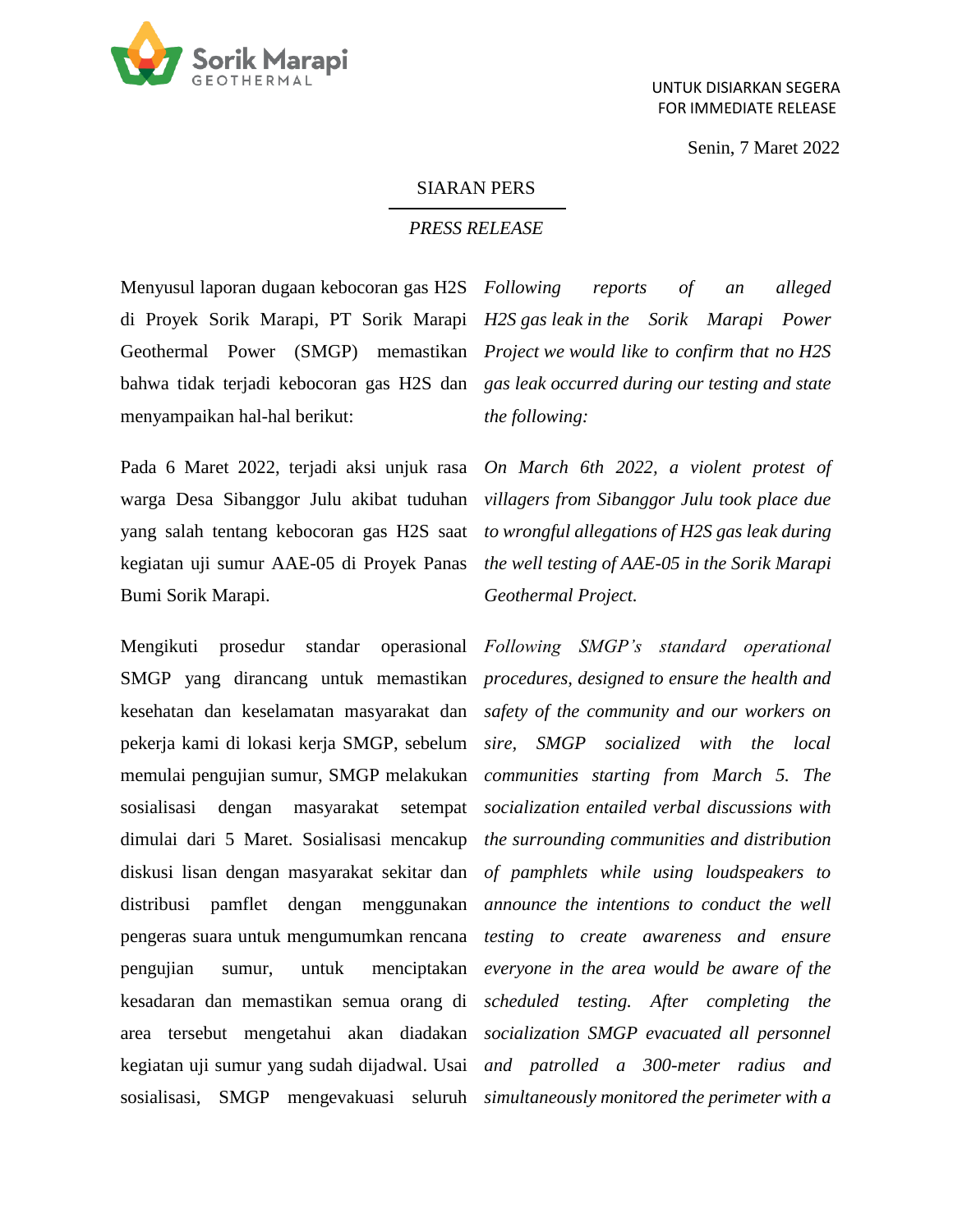

personel dan patroli dengan radius 300 meter *drone to ensure the health and safety of*  dan sekaligus memantau perimeter dengan *everyone. drone* untuk memastikan kesehatan dan keselamatan semua orang.

dalam batas paparan yang diizinkan sesuai *through an abatement system (a system that* sumur AAE-02 dan AAE-03 yang sebelumnya *tested successfully on the same well pad.* berhasil diuji oleh SMGP di well pad yang sama.

Berdasarkan *wind sock* di Pad AAE, saat pengujian diakukan, angin bertiup ke arah timur dan timur laut seperti yang terlihat pada *showing that the wind vane is blowing*). website kami[, www.ksorka.com](http://www.ksorka.com/) (dengan video menunjukkan *wind sock* berkibar), sedangkan Desa Sibanggor Julu berada pada elevasi 26 meter dan jarak 397 meter arah selatan dari kegiatan pengujian sumur SMGP. Selama kegiatan uji sumur, tidak ada alarm gas SMGP yang berbunyi.

Selama kegiatan uji sumur, SMGP memantau *multi-gas detectors, the level of gas coming*  kemana arah angin dan tingkat gas yang *from the well. The gas that flowed from the*  berasal dari sumur melalui gas detektor multi-*wells was mainly undetectable at 0 ppm and*  gas. Gas yang mengalir dari sumur terutama *always within the permissible exposure limit as*  tidak terdeteksi dengan 0 ppm dan selalu *per international standards while going*  standar international saat melalui sistem *contains 100 liters of NaOH mixture which is*  abatement (pada sistem ini terdapat 100 liter *a H2S dissolution technology) to mitigate any*  NaOH yang merupakan teknologi pelarutan *H2S gas exposure. The results from the gas*  H2S) untuk mengurangi paparan gas H2S. *detectors were consistent with the previous*  Hasil dari detektor gas konsisten dengan uji *testing of AAE-02 and AAE-03 that SMGP During the well testing SMGP monitored where the wind was blowing and, through* 

> *According to the wind sock on Pad AAE, when the test was being conducted the wind was blowing to the east and northeast, as seen on our website [www.ksorka.com](http://www.ksorka.com/) (with video Whereas Sibanggor Julu Village is located at 26 meters elevation and 397 meters distance south of SMGP well testing activities. During the testing none of SMGP's many gas alarms went off.*

> *Based on the safety and monitoring measures taken, the geographical location of Sibanggor Julu Village and the fact that*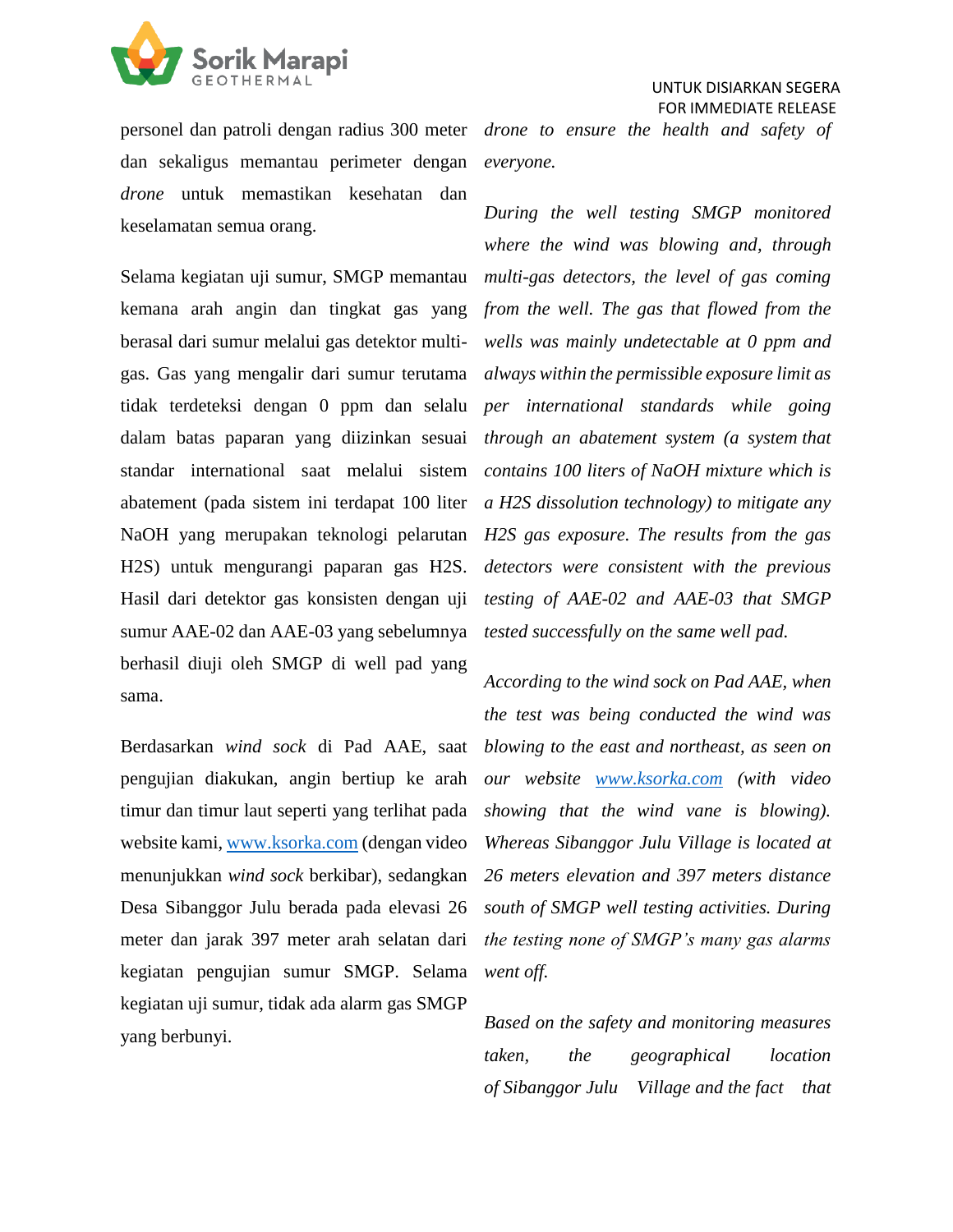

Berdasarkan langkah-langkah keamanan dan *H2S gas is heavier than air there are*  pemantauan yang diambil, lokasi geografis Desa Sibanggor Julu dan fakta bahwa gas H2S lebih berat daripada udara, tidak ada indikasi atau bukti yang mendukung klaim paparan gas H2S dari sumur AAE-05 seperti yang telah dilaporkan.

SMGP berkomitmen untuk selalu memberikan dukungan kepada masyarakat termasuk memberikan bantuan kesehatan bagi masyarakat setempat, serta berpartisipasi dalam penyelidikan dengan pihak berwenang tentang penyebab sebenarnya dari insiden tersebut.

SMGP telah mengambil langkah-langkah yang diperlukan untuk memastikan keselamatan masyarakat dan pekerja, serta mengamankan operasi dan asetnya. Saat ini, operasi Pembangkit Listrik Tenaga Panas Bumi (PLTP) Sorik Marapi berjalan normal seperti yang telah disarankan oleh Direktorat Jenderal EBTKE.

SMGP menyesalkan insiden yang terjadi di lokasi proyek kami yang membahayakan staff kami dan mengecam segala tindakan kekerasan terhadap staf kami dan orang lain.

Untuk informasi lebih lanjut, silahkan kunjungi situs web SMGP [www.ksorka.com](http://www.ksorka.com/) *no indications or evidence that support any claim of exposure to H2S gas AAE-05, as has been reported.*

*SMGP, as always, is committed to providing support to the community and will continue providing medical assistance for the local community while participating in the investigation with authorities of the actual cause of this incident.* 

*SMGP have taken the necessary steps to ensure the safety of the residents and workers, as well as securing its operations and assets. Currently, the operation of the Sorik Marapi Geothermal Power Plant is running normally as advised by the Directorate General of EBTKE.* 

*SMGP regrets the incident that took place at our project site endangering our staff and condemns any acts of violence towards its staff and anyone else.*

*Should you require more information please visit SMGP's website [www.ksorka.com](http://www.ksorka.com/) that has more detailed information, documents and videos or contact us at [corporate.communications@ksorka.com](mailto:corporate.communications@ksorka.com)*

## UNTUK DISIARKAN SEGERA FOR IMMEDIATE RELEASE